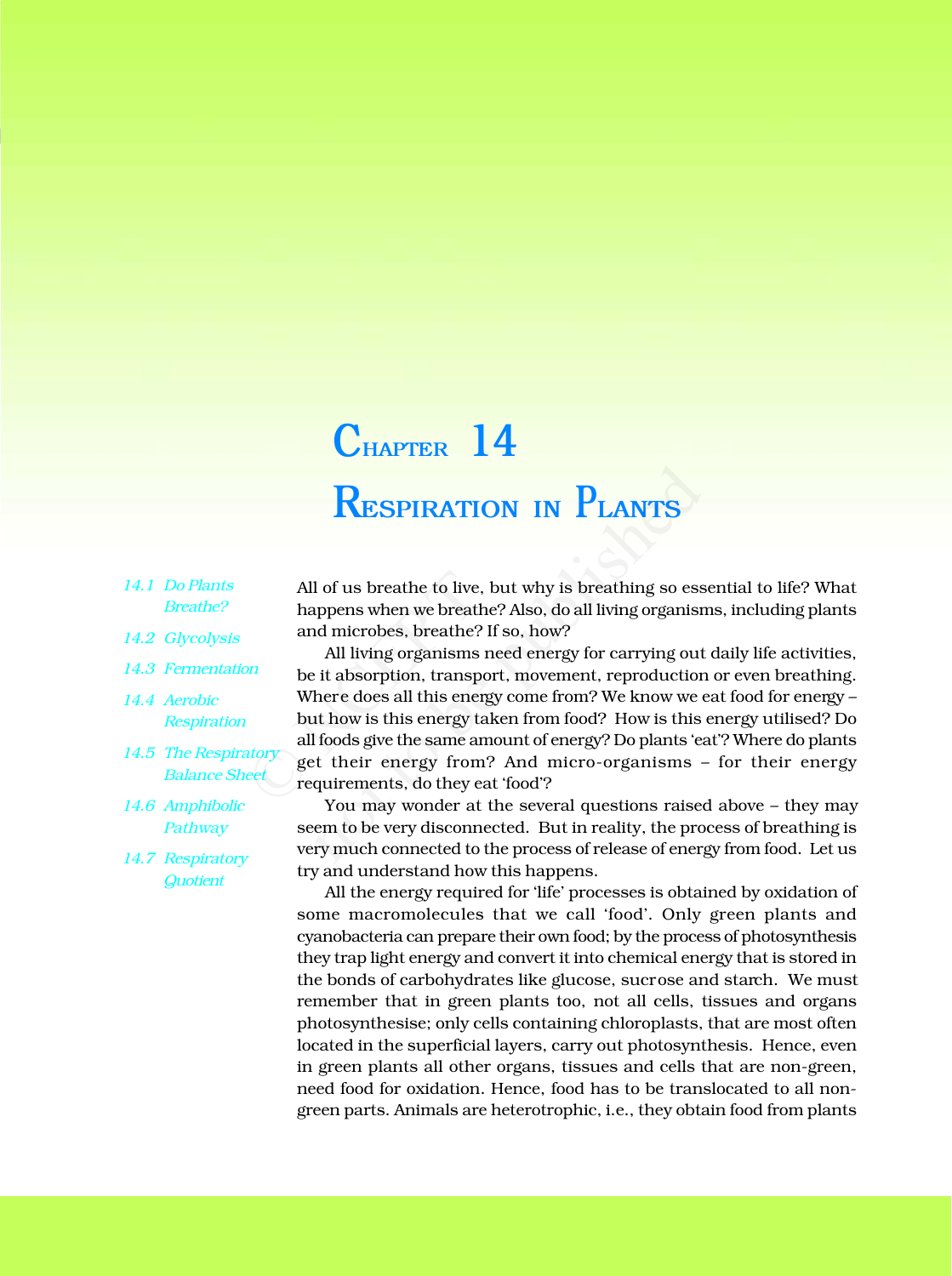directly (herbivores) or indirectly (carnivores). Saprophytes like fungi are dependent on dead and decaying matter. What is important to recognise is that ultimately all the food that is respired for life processes comes from photosynthesis. This chapter deals with **cellular respiration** or the mechanism of breakdown of food materials within the cell to release energy, and the trapping of this energy for synthesis of ATP.

Photosynthesis, of course, takes place within the chloroplasts (in the eukaryotes), whereas the breakdown of complex molecules to yield energy takes place in the cytoplasm and in the mitochondria (also only in eukaryotes). The breaking of the C-C bonds of complex compounds through oxidation within the cells, leading to release of considerable amount of energy is called **respiration**. The compounds that are oxidised during this process are known as **respiratory substrates.** Usually carbohydrates are oxidised to release energy, but proteins, fats and even organic acids can be used as respiratory substances in some plants, under certain conditions. During oxidation within a cell, all the energy contained in respiratory substrates is not released free into the cell, or in a single step. It is released in a series of slow step-wise reactions controlled by enzymes, and it is trapped as chemical energy in the form of ATP. Hence, it is important to understand that the energy released by oxidation in respiration is not (or rather cannot be) used directly but is used to synthesise ATP, which is broken down whenever (and wherever) energy needs to be utilised. Hence, ATP acts as the energy currency of the cell. This energy trapped in ATP is utilised in various energy-requiring processes of the organisms, and the carbon skeleton produced during respiration is used as precursors for biosynthesis of other molecules in the cell. In a series of slow step-wise react<br>
rapped as chemical energy in the formderstand that the energy release<br>
(or rather cannot be) used direct<br>
ich is broken down whenever (and<br>
i. Hence, ATP acts as the energy cu<br>
ed in AT nown as respiratory substrates. Usually<br>o release energy, but proteins, fats and even<br>respiratory substances in some plants, under<br>sidation within a cell, all the energy contained<br>not released free into the cell, or in a s

## **14.1 DO PLANTS BREATHE?**

Well, the answer to this question is not quite so direct. Yes, plants require  $\mathrm{O}_2$  for respiration to occur and they also give out  $\mathrm{CO}_2.$  Hence, plants have systems in place that ensure the availability of  $\mathrm{O}_2.$  Plants, unlike animals, have no specialised organs for gaseous exchange but they have stomata and lenticels for this purpose. There are several reasons why plants can get along without respiratory organs. First, each plant part takes care of its own gas-exchange needs. There is very little transport of gases from one plant part to another. Second, plants do not present great demands for gas exchange. Roots, stems and leaves respire at rates far lower than animals do. Only during photosynthesis are large volumes of gases exchanged and, each leaf is well adapted to take care of its own needs during these periods. When cells photosynthesise, availability of  $\mathrm{O}_2$  is not a problem in these cells since  $\mathrm{O}_2$  is released within the cell. Third, the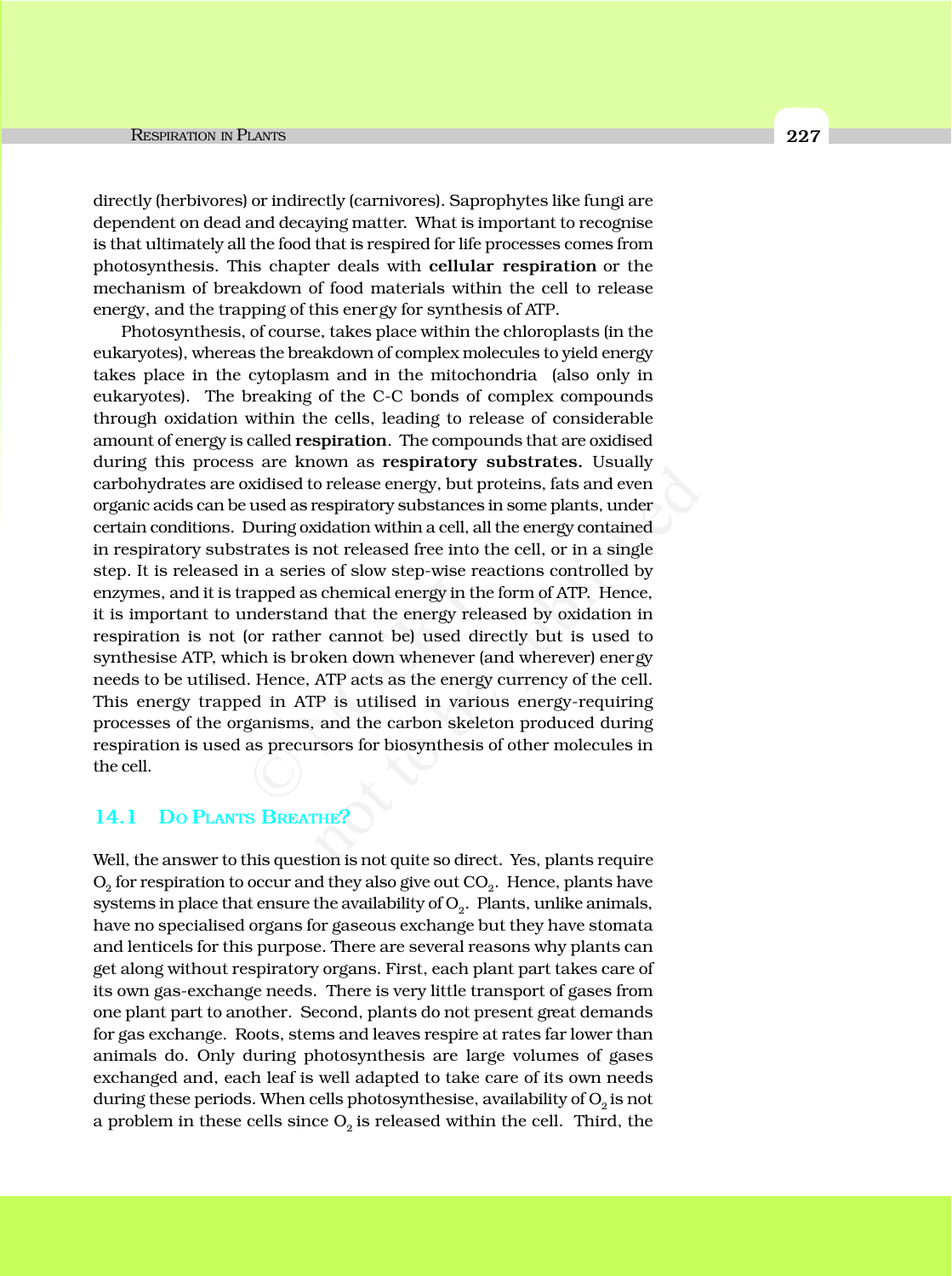distance that gases must diffuse even in large, bulky plants is not great. Each living cell in a plant is located quite close to the surface of the plant. 'This is true for leaves', you may ask, 'but what about thick, woody stems and roots?' In stems, the 'living' cells are organised in thin layers inside and beneath the bark. They also have openings called lenticels. The cells in the interior are dead and provide only mechanical support. Thus, most cells of a plant have at least a part of their surface in contact with air. This is also facilitated by the loose packing of parenchyma cells in leaves, stems and roots, which provide an interconnected network of air spaces.

The complete combustion of glucose, which produces CO $_2$  and H $_2$ O as end products, yields energy most of which is given out as heat.

## $C_6 H_1 O_6 + 6O_2 \longrightarrow 6CO_2 + 6H_2O +$  Energy

If this energy is to be useful to the cell, it should be able to utilise it to synthesise other molecules that the cell requires. The strategy that the plant cell uses is to catabolise the glucose molecule in such a way that not all the liberated energy goes out as heat. The key is to oxidise glucose not in one step but in several small steps enabling some steps to be just large enough such that the energy released can be coupled to ATP synthesis. How this is done is, essentially, the story of respiration.

During the process of respiration, oxygen is utilised, and carbon dioxide, water and energy are released as products. The combustion reaction requires oxygen. But some cells live where oxygen may or may not be available. *Can you think of such situations (and organisms) where*  $O_{2}$  *is not available?* There are sufficient reasons to believe that the first cells on this planet lived in an atmosphere that lacked oxygen. Even among present-day living organisms, we know of several that are adapted to anaerobic conditions. Some of these organisms are facultative anaerobes, while in others the requirement for anaerobic condition is obligate. In any case, all living organisms retain the enzymatic machinery to partially oxidise glucose without the help of oxygen. This breakdown of glucose to pyruvic acid is called **glycolysis.** From the step but in several argue enough such that the synthesis. How this is done<br>During the process of dioxide, water and energy<br>reaction requires oxygen. E<br>not be available. Can you the  $O_2$  is not available? There<br>c If this energy is to be useful to the cell, it should know the sisted of the cell requires. Then the cell uses is to catabolise the glucose molecule of all the liberated energy goes out as heat. The key ot in one step but

## **14.2 GLYCOLYSIS**

The term glycolysis has originated from the Greek words, *glycos* for sugar, and *lysis* for splitting. The scheme of glycolysis was given by Gustav Embden, Otto Meyerhof, and J. Parnas, and is often referred to as the EMP pathway. In anaerobic organisms, it is the only process in respiration. Glycolysis occurs in the cytoplasm of the cell and is present in all living organisms. In this process, glucose undergoes partial oxidation to form two molecules of pyruvic acid. In plants, this glucose is derived from sucrose, which is the end product of photosynthesis, or from storage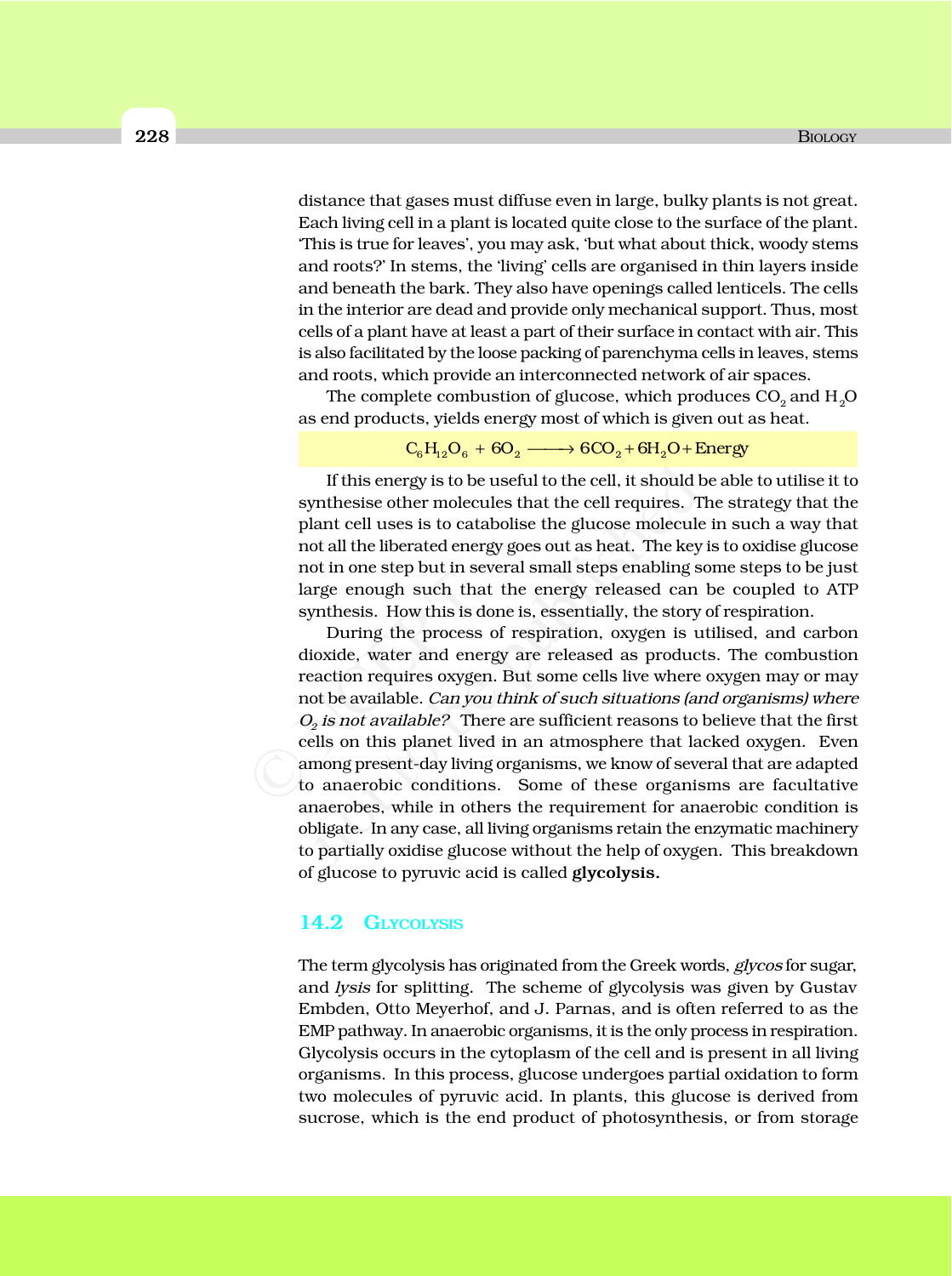carbohydrates. Sucrose is converted into glucose and fructose by the enzyme, invertase, and these two monosaccharides readily enter the glycolytic pathway. Glucose and fructose are phosphorylated to give rise to glucose-6 phosphate by the activity of the enzyme hexokinase. This phosphorylated form of glucose then isomerises to produce fructose-6 phosphate. Subsequent steps of metabolism of glucose and fructose are same. The various steps of glycolysis are depicted in Figure 14.1. In glycolysis, a chain of ten reactions, under the control of different enzymes, takes place to produce pyruvate from glucose. While studying the steps of glycolysis, please note the steps at which utilisation or synthesis of ATP or (in this  $case)$  NADH + H<sup>+</sup>take place.

ATP is utilised at two steps: first in the conversion of glucose into glucose 6-phosphate and second in the conversion of fructose 6-phosphate to fructose 1, 6-bisphosphate.

The fructose 1, 6-bisphosphate is split into dihydroxyacetone phosphate and 3-phosphoglyceraldehyde (PGAL). We find that there is one step where  $NADH + H^*$  is formed from NAD<sup>+</sup>; this is when 3-phosphoglyceraldehyde (PGAL) is converted to 1, 3-bisphosphoglycerate (BPGA). Two redox-equivalents are removed (in the form of two hydrogen atoms) from PGAL and transferred to a molecule of NAD<sup>+</sup> . PGAL is oxidised and with inorganic phosphate to get converted into BPGA. The conversion of BPGA to 3-phosphoglyceric acid (PGA), is also an energy yielding process; this energy is trapped by the formation of ATP. Another ATP is synthesised during the conversion of PEP to pyruvic acid. *Can you then calculate how many ATP molecules are directly synthesised in this pathway from one glucose molecule?* at two steps: first in the<br>
se into glucose 6-phosphate<br>
e conversion of fructose<br>
ctose 1, 6-bisphosphate. AT<br>
cetone phosphate is split<br>
cetone phosphate and<br>
dehyde (PGAL). We find<br>
step where NADH + H<sup>+</sup> is<br>
NAD<sup>+</sup>; th

Pyruvic acid is then the key product of glycolysis. What is the metabolic fate of pyruvate? This depends on the cellular need.



**Figure 14.1** Steps of glycolysis